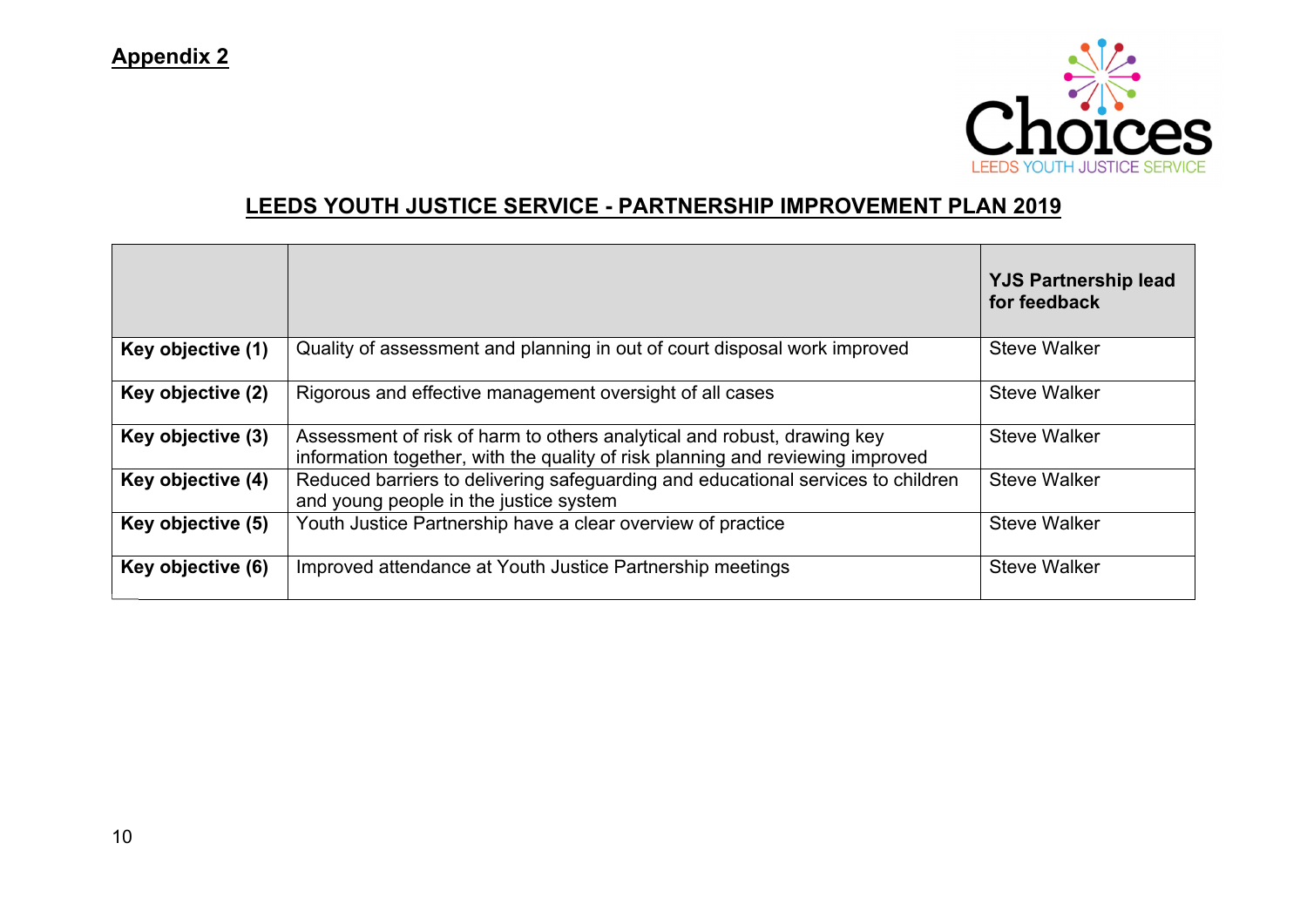## **IMPROVEMENT PLAN**

| Key objective (1)                                                                                | Quality of assessment and planning in out of court disposal work improved |                                                                                                                                                                                                                       |                                                                                                                                                                                                            |                                                                                                                                                    |               |  |
|--------------------------------------------------------------------------------------------------|---------------------------------------------------------------------------|-----------------------------------------------------------------------------------------------------------------------------------------------------------------------------------------------------------------------|------------------------------------------------------------------------------------------------------------------------------------------------------------------------------------------------------------|----------------------------------------------------------------------------------------------------------------------------------------------------|---------------|--|
| <b>Supporting / linked</b><br>objectives                                                         |                                                                           | Rigorous and effective management oversight of all cases<br>Assessment of risk of harm to others analytical and robust, drawing key information together,<br>with the quality of risk planning and reviewing improved |                                                                                                                                                                                                            |                                                                                                                                                    |               |  |
| <b>Action</b>                                                                                    |                                                                           | <b>Action</b><br>owner                                                                                                                                                                                                | Progress / support required / decision<br>required                                                                                                                                                         | Due by                                                                                                                                             | <b>Status</b> |  |
| Training for all staff and managers in<br>assessment and analysis                                |                                                                           | Andy<br>Peaden                                                                                                                                                                                                        | Recently retired lead inspector from HMIP lan<br>Menary commissioned to deliver targeted<br>assessment and analysis training, based on<br>feedback from HMIP                                               | Staff training<br>booked for 2 <sup>nd</sup> .<br>8 <sup>th</sup> , 9 <sup>th</sup> , 10 <sup>th</sup><br>October and<br>12 <sup>th</sup> November | <b>Closed</b> |  |
| Youth Panel assessments (LARPs)<br>gatekept by managers                                          |                                                                           | Rebecca<br>Gilmour                                                                                                                                                                                                    | All LARPs are now gatekept by a member of<br>the YJS management team. In addition, the<br>panel chair gives feedback on the quality of the<br>assessment report to the report writer and their<br>manager. | Completed<br>though<br>ongoing                                                                                                                     | <b>Closed</b> |  |
| Develop tracking system to monitor<br>correlation between proposal and<br>outcome at youth panel |                                                                           | Lesley<br>Schofield                                                                                                                                                                                                   | Tracking system under development                                                                                                                                                                          | September<br>2019                                                                                                                                  | <b>Closed</b> |  |
| LARP template updated with revised<br>guidance on completion for YJS staff                       |                                                                           | Rebecca<br>Gilmour                                                                                                                                                                                                    | LARP template and guidance updated with<br>input from Ian Menary                                                                                                                                           | September<br>2019, launched<br>23.10.19 at<br>team meetings                                                                                        | <b>Closed</b> |  |
| Audit of out of court disposal<br>casework                                                       |                                                                           | Andy<br>Peaden                                                                                                                                                                                                        | YJS Partnership representative working<br>alongside a nominated YJS manager to<br>oversee this work as part of National Standards<br>audit. (nominated 3 <sup>rd</sup> October)                            | To be<br>completed by<br>end April 2020                                                                                                            | Open          |  |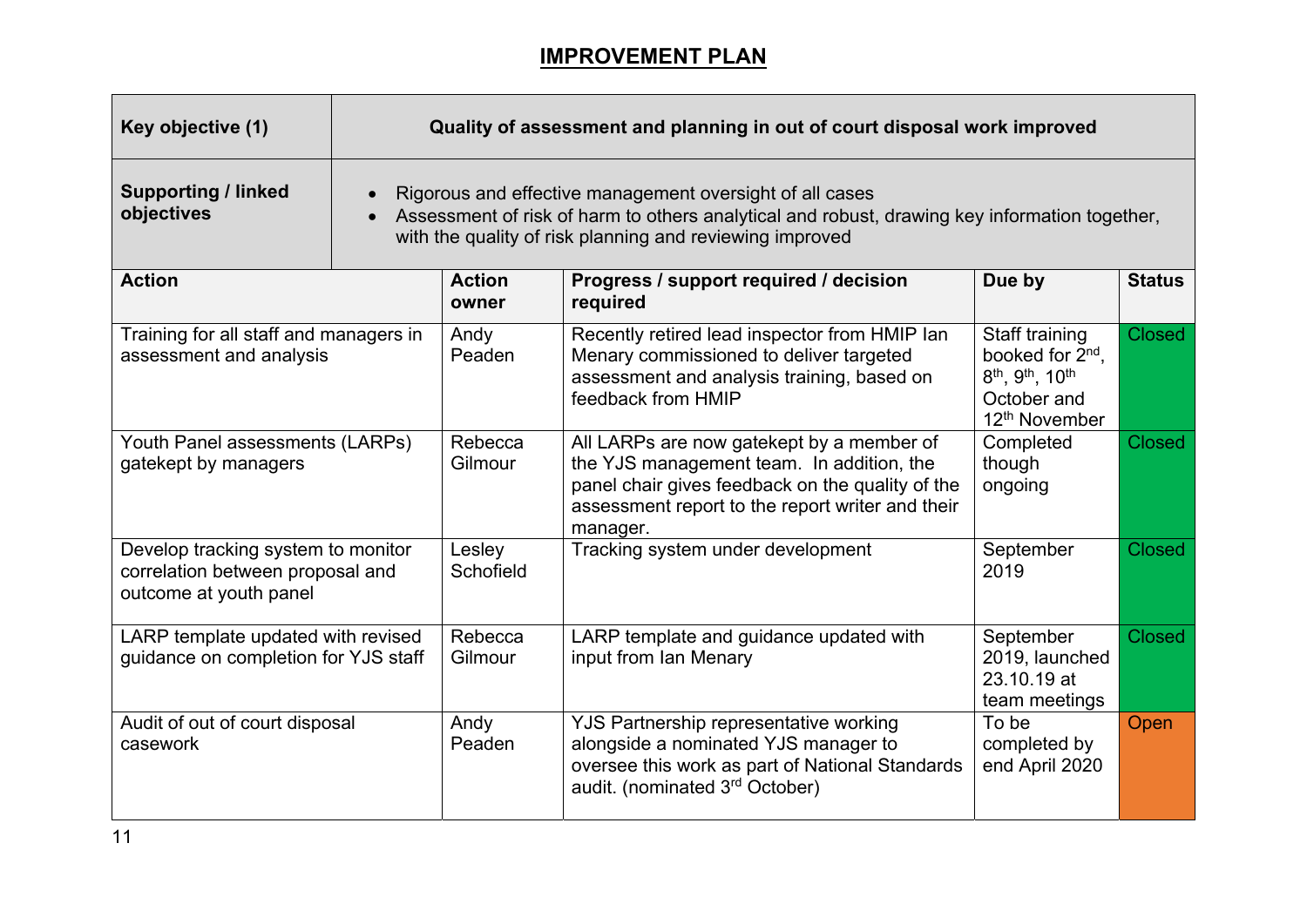| Key objective (2)                                                                                                                      | Rigorous and effective management oversight of all cases |                                                                                                                                                                                                                                        |                                                                                                                                                                                 |                                                                   |               |  |  |
|----------------------------------------------------------------------------------------------------------------------------------------|----------------------------------------------------------|----------------------------------------------------------------------------------------------------------------------------------------------------------------------------------------------------------------------------------------|---------------------------------------------------------------------------------------------------------------------------------------------------------------------------------|-------------------------------------------------------------------|---------------|--|--|
| <b>Supporting / linked</b><br>objectives                                                                                               |                                                          | Quality of assessment and planning in out of court disposal work improved<br>Assessment of risk of harm to others analytical and robust, drawing key information together,<br>with the quality of risk planning and reviewing improved |                                                                                                                                                                                 |                                                                   |               |  |  |
| <b>Action</b>                                                                                                                          |                                                          | <b>Action</b><br>owner                                                                                                                                                                                                                 | Progress / support required / decision<br>required                                                                                                                              | Due by                                                            | <b>Status</b> |  |  |
| Sample of out of court disposal<br>outcomes, LARPs and police<br>information subject to monthly<br>scrutiny by YJS and police managers |                                                          | Rebecca<br>Gilmour                                                                                                                                                                                                                     | Scrutiny sessions have taken place in July and<br>August 2019, with further monthly meetings<br>scheduled. Feedback given to staff.                                             | Completed<br>but ongoing                                          | <b>Closed</b> |  |  |
| Recruit additional practice manager<br>to add to management team capacity                                                              |                                                          | Andy<br>Peaden                                                                                                                                                                                                                         | Recruitment process ongoing. Interviews 8th<br>October and preferred candidate identified.                                                                                      | September<br>2019                                                 | <b>Closed</b> |  |  |
| Training for all managers with a focus<br>on improving quality and impact of<br>management oversight                                   |                                                          | Andy<br>Peaden                                                                                                                                                                                                                         | Management oversight training commissioned<br>from Ian Menary, recently retired lead inspector<br>from HMIP                                                                     | Training<br>scheduled for<br>13 <sub>th</sub><br>November<br>2019 | <b>Closed</b> |  |  |
| All LARPs gatekept by YJS manager<br>before being submitted                                                                            |                                                          | Andy<br>Peaden                                                                                                                                                                                                                         | Gatekeeping system now in place                                                                                                                                                 | Completed<br>and ongoing                                          | <b>Closed</b> |  |  |
| External audit of out of court disposal<br>cases will include audit of<br>management oversight processes                               |                                                          | Andy<br>Peaden                                                                                                                                                                                                                         | YJS Partnership representative working<br>alongside a nominated YJS manager to oversee<br>this work as part of National Standards audit.<br>(nominated 3 <sup>rd</sup> October) | September<br>2019, to be<br>scheduled for<br>March 2019           | Open          |  |  |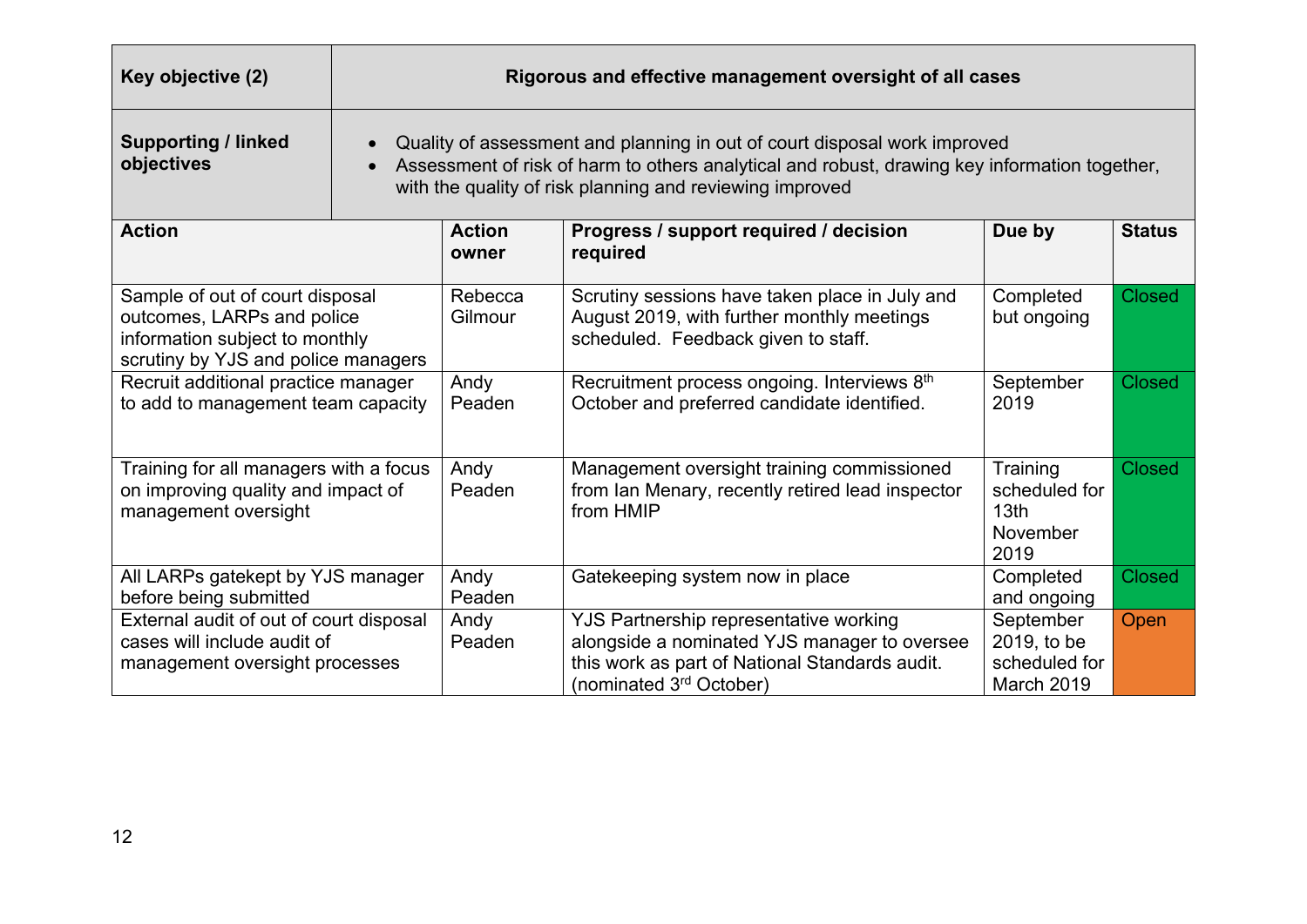| <b>Key</b><br>objective<br>(3)                                                              |                                                                                                                                                                                                                                                                                                                |                                          |                                                                                                                                                                                                                                                                                  | Assessment of risk of serious harm to others is analytical and robust, drawing key information together,<br>with the quality of risk planning and reviewing improved                                                              |                                       |               |  |
|---------------------------------------------------------------------------------------------|----------------------------------------------------------------------------------------------------------------------------------------------------------------------------------------------------------------------------------------------------------------------------------------------------------------|------------------------------------------|----------------------------------------------------------------------------------------------------------------------------------------------------------------------------------------------------------------------------------------------------------------------------------|-----------------------------------------------------------------------------------------------------------------------------------------------------------------------------------------------------------------------------------|---------------------------------------|---------------|--|
| objectives                                                                                  | <b>Supporting / linked</b><br>Quality of assessment and planning in out of court disposal work improved<br>Rigorous and effective management oversight of all cases<br>$\bullet$<br>Reduced barriers to delivering safeguarding and educational services to children and young<br>people in the justice system |                                          |                                                                                                                                                                                                                                                                                  |                                                                                                                                                                                                                                   |                                       |               |  |
| <b>Action</b>                                                                               |                                                                                                                                                                                                                                                                                                                |                                          | <b>Action</b><br>owner                                                                                                                                                                                                                                                           | Progress / support required / decision<br>required                                                                                                                                                                                | Due by                                | <b>Status</b> |  |
| reviewing                                                                                   | risk assessment, planning and                                                                                                                                                                                                                                                                                  | Training for all YJS staff on quality of | Andy<br>Peaden                                                                                                                                                                                                                                                                   | This training will be scheduled for January 2020<br>following the broader assessment training to be<br>delivered by Ian Menary. It is likely to be<br>designed and delivered in-house, following<br>consultation with other YOTs. | September<br>2019                     | <b>Closed</b> |  |
| Embed formulation as a mechanism<br>to analyse risk and to draw key<br>information together |                                                                                                                                                                                                                                                                                                                | Karen<br>Fawcett                         | Embedded CAMHS nurses delivering formulation<br>for high risk and 'stuck' cases. Key practitioners<br>have attended ReThink sessions and facilitation<br>training. Formulation principles now routinely<br>used within the Service. Scale of formulation<br>meetings increasing. | Completed<br>but ongoing                                                                                                                                                                                                          | <b>Closed</b>                         |               |  |
| system                                                                                      | Review of risk management panel                                                                                                                                                                                                                                                                                |                                          | Rebecca<br>Gilmour                                                                                                                                                                                                                                                               | Review underway. Proposal discussed by YJS<br>Partnership on 3.11.19 and accepted in principle.<br>New model based on Sheffield's MARP system.                                                                                    | September<br>2019                     | Open          |  |
| and paperwork                                                                               | Review and revise risk panel policy                                                                                                                                                                                                                                                                            |                                          | Rebecca<br>Gilmour                                                                                                                                                                                                                                                               | Visit to and adoption of system being used in<br><b>Sheffield YJS</b>                                                                                                                                                             | September<br>2019/<br>October<br>2019 | Open          |  |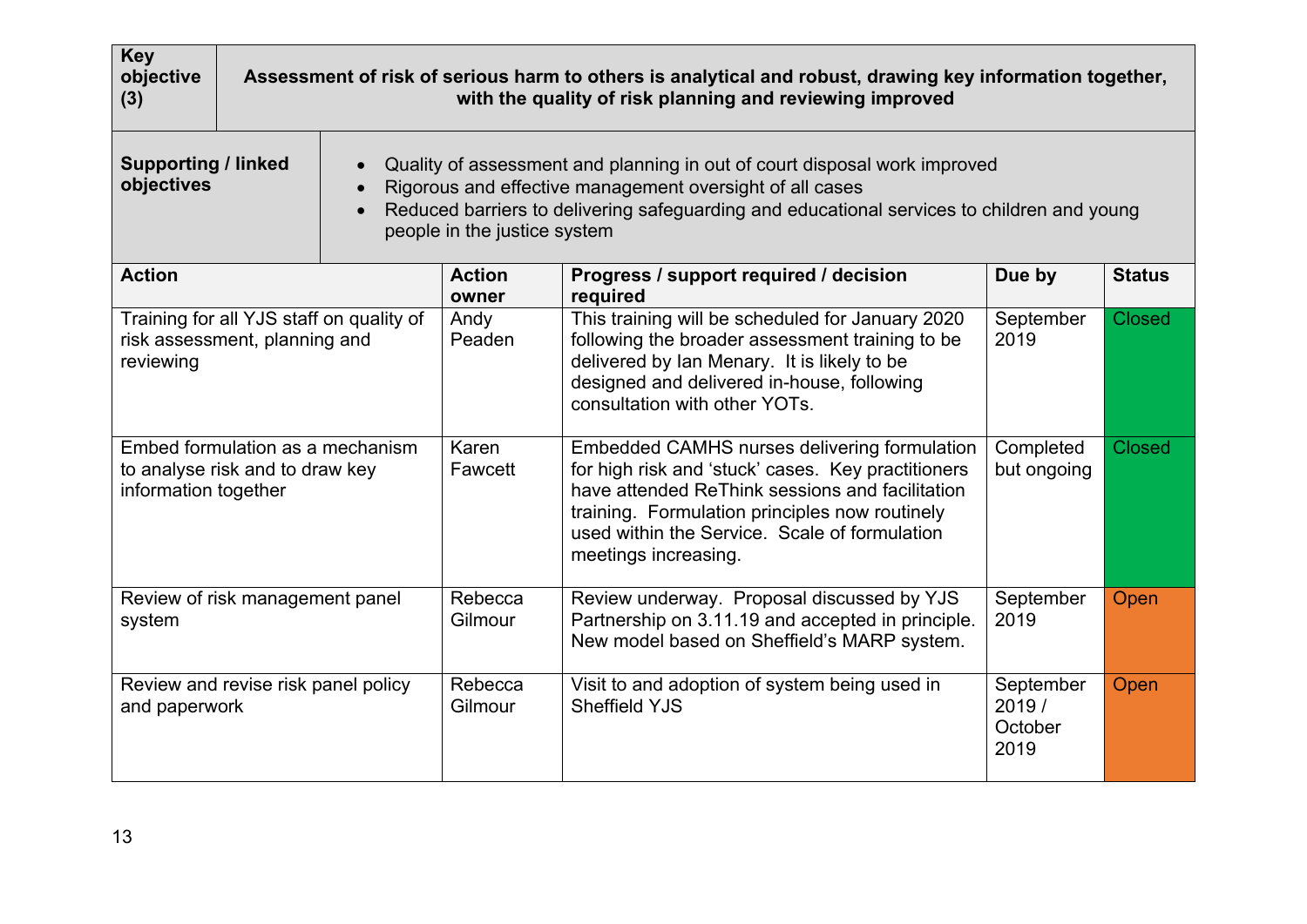| Refresher training for YJS staff and<br>managers on completion of Assetplus<br>assessment tool | Lesley<br>Schofield | Silverbullet training specialises in this field. YJS<br>managers booked for training in Feb 2020, to be<br>cascaded to practitioners thereafter.                                | September<br>2019                          | Open |
|------------------------------------------------------------------------------------------------|---------------------|---------------------------------------------------------------------------------------------------------------------------------------------------------------------------------|--------------------------------------------|------|
| External audit of risk management in<br>of statutory cases                                     | Andy<br>Peaden      | YJS Partnership representative working<br>alongside a nominated YJS manager to oversee<br>this work as part of National Standards audit.<br>(nominated 3 <sup>rd</sup> October) | To be<br>completed<br>by end April<br>2020 | Open |

| Key objective (4)                                                                                                                                | Reduced barriers to delivering safeguarding and educational services for children and young<br>people in the justice system |                        |                                                                                                                                                                                                                                                           |                                  |               |  |
|--------------------------------------------------------------------------------------------------------------------------------------------------|-----------------------------------------------------------------------------------------------------------------------------|------------------------|-----------------------------------------------------------------------------------------------------------------------------------------------------------------------------------------------------------------------------------------------------------|----------------------------------|---------------|--|
| <b>Supporting / linked</b><br>objectives                                                                                                         |                                                                                                                             |                        | Youth Justice Partnership have clear overview of practice                                                                                                                                                                                                 |                                  |               |  |
| <b>Action</b>                                                                                                                                    |                                                                                                                             | <b>Action</b><br>owner | Progress / support required / decision<br>required                                                                                                                                                                                                        | Due by                           | <b>Status</b> |  |
| Proactive use of LSCP's escalation<br>processes                                                                                                  |                                                                                                                             | Andy<br>Peaden         | Conversations ongoing between YJS and<br>external partners to ensure appropriate support<br>is in place for individual young people.<br>Formulation and proposed new risk panel system<br>should provide forums for joint planning and<br>decision making | September<br>2019 and<br>ongoing | Open          |  |
| <b>CSWS representative on Leeds</b><br><b>Youth Panel</b>                                                                                        |                                                                                                                             | Joel Hanna             | Suitable individual at management level to be<br>identified                                                                                                                                                                                               | September<br>2019                | Open          |  |
| Monthly multi-agency meetings to<br>address barriers for children missing<br>out on education, with tracking of<br>cases needing to be escalated |                                                                                                                             | Jenny Bright           | <b>YJS Missing Out on Education meetings</b><br>ongoing. Systems not yet fully functional due to<br>lack of education officer time (one officer<br>seconded out; another on long term sick). DDR                                                          | September<br>2019 and<br>ongoing | Open          |  |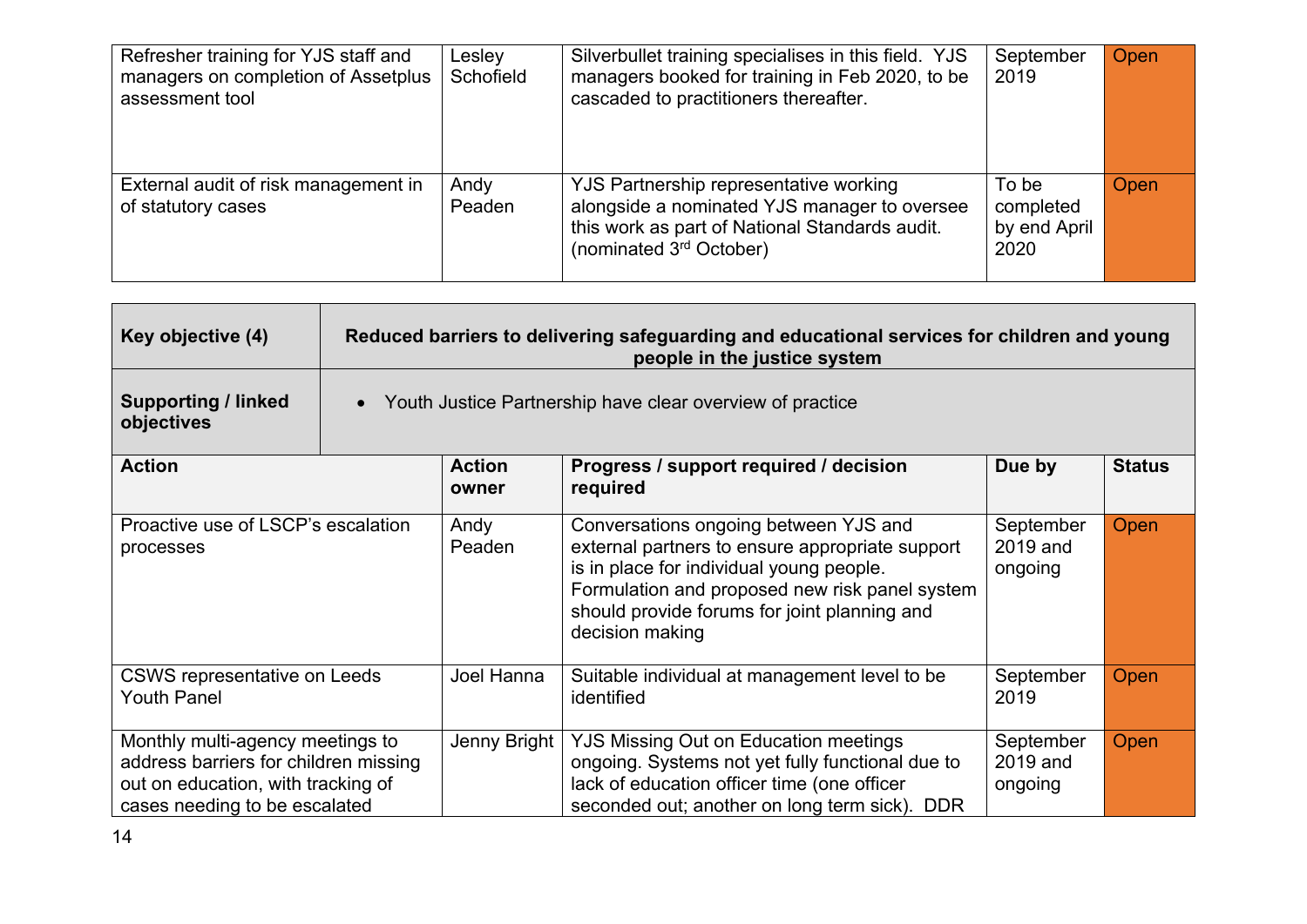|                                                                                                                                                    |                     | submitted to backfill. Anticipated that full multi-<br>agency system will be up and running by the end<br>of the year. |                   |      |
|----------------------------------------------------------------------------------------------------------------------------------------------------|---------------------|------------------------------------------------------------------------------------------------------------------------|-------------------|------|
| Management audit on young people<br>with SEND                                                                                                      | Lesley<br>Schofield | Audit scheduled for 26 <sup>th</sup> November 2019                                                                     | September<br>2019 | Open |
| Themed YJS Partnership meeting to<br>focus on reducing barriers to<br>educational services for children and<br>young people in the justice system. | Andy<br>Peaden      | Meeting scheduled for 23rd April 2020                                                                                  | September<br>2019 | Open |

| Key objective (5)                                                                                                            | Youth Justice Partnership have clear overview of practice |                                                           |                                                                                                       |                                                                        |               |  |  |
|------------------------------------------------------------------------------------------------------------------------------|-----------------------------------------------------------|-----------------------------------------------------------|-------------------------------------------------------------------------------------------------------|------------------------------------------------------------------------|---------------|--|--|
| <b>Supporting / linked</b><br>objectives                                                                                     |                                                           | Improved attendance at Youth Justice Partnership meetings |                                                                                                       |                                                                        |               |  |  |
| <b>Action</b>                                                                                                                |                                                           | <b>Action</b><br>owner                                    | Progress / support required / decision<br>required                                                    | Due by                                                                 | <b>Status</b> |  |  |
| Quarterly reporting to the YJS<br>Partnership of progress against<br>actions and outcomes in relation to<br>this action plan |                                                           | Andy<br>Peaden                                            | First quarterly report on progress submitted 3rd<br>October.                                          | September<br>2019 and<br>ongoing                                       | <b>Closed</b> |  |  |
| Partnership overview of National<br>Standards Audit self-assessment                                                          |                                                           | Andy<br>Peaden                                            | Named Partnership members lead National<br>Standards audit, alongside lead manager from<br><b>YJS</b> | September<br>2019 and<br>due for<br>completion<br>by end April<br>2020 | Open          |  |  |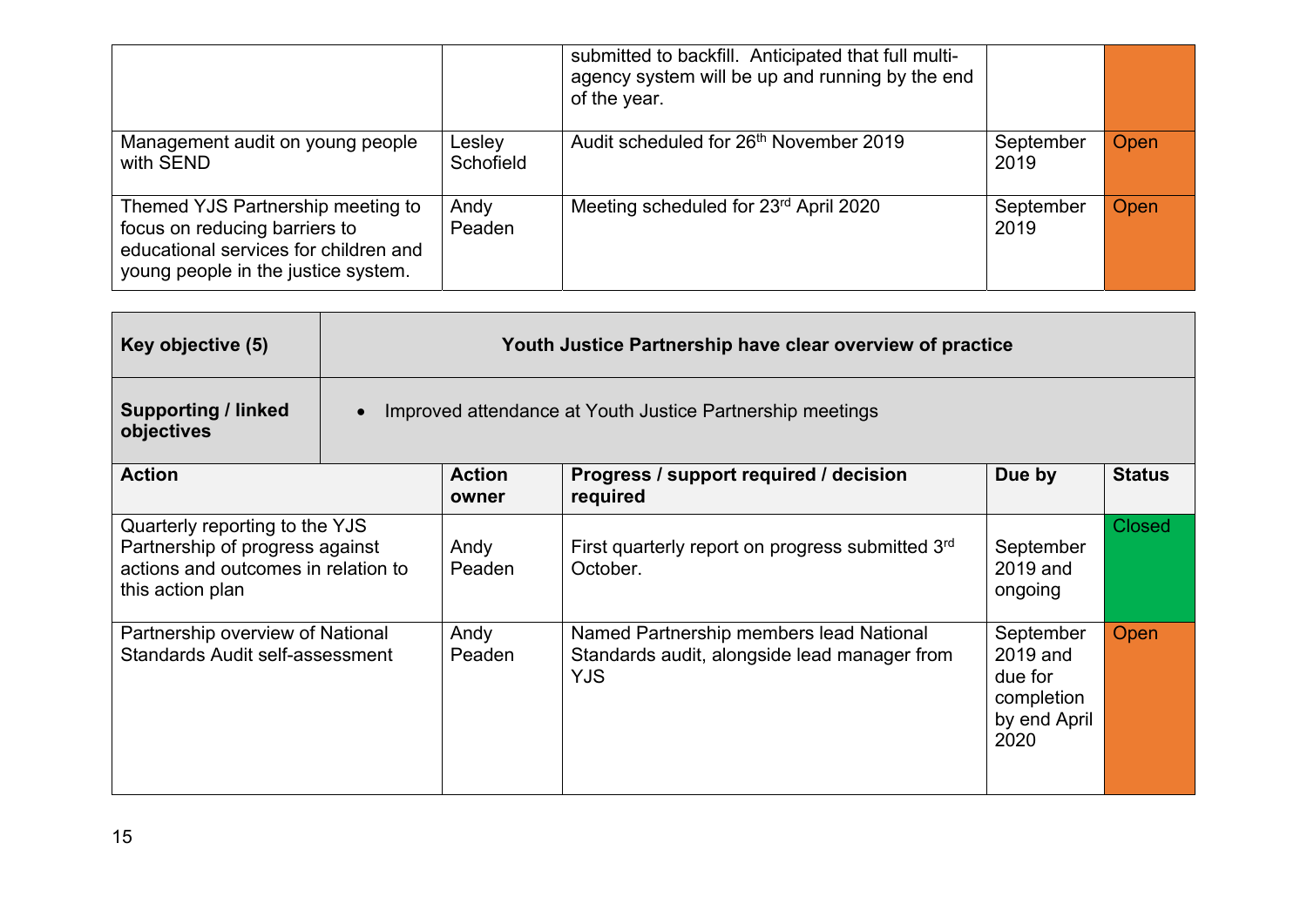| Themed sections of YJS Partnership<br>meetings to include attendance by<br>relevant YJS staff and lead YJS<br>manager | Andy<br>Peaden | Themes agreed at Partnership meeting on 3rd<br>October and relevant staff invited thereafter for<br>this specific section of the meeting. Meetings<br>scheduled for an additional half an hour from<br>January 2020 | September<br>2019 | Open |
|-----------------------------------------------------------------------------------------------------------------------|----------------|---------------------------------------------------------------------------------------------------------------------------------------------------------------------------------------------------------------------|-------------------|------|
| Review Partnership terms of<br>reference                                                                              | Andy<br>Peaden | Scheduled for January 23rd 2020                                                                                                                                                                                     | September<br>2019 | Open |
| Review performance information<br>provided to YJS Partnership meetings                                                | Andy<br>Peaden | Scheduled as part of TOR review on January<br>23rd 2020                                                                                                                                                             |                   | Open |

| Key objective (5)                                           | Improved attendance at YJS Partnership meetings   |                                                                                                                |                   |               |  |  |
|-------------------------------------------------------------|---------------------------------------------------|----------------------------------------------------------------------------------------------------------------|-------------------|---------------|--|--|
| <b>Supporting / linked</b><br>objectives                    | YJS Partnership have a clear overview of practice |                                                                                                                |                   |               |  |  |
| <b>Action</b>                                               | <b>Action</b><br>owner                            | Progress / support required / decision<br>required                                                             | Due by            | <b>Status</b> |  |  |
| Register kept and reported upon                             | Andy<br>Peaden                                    | Partners not attending / sending deputies will be<br>individually contacted to encourage future<br>attendance. | September<br>2019 | Open          |  |  |
| Partnership membership to be<br>reviewed on an annual basis | Andy<br>Peaden                                    | To be completed alongside review of terms of<br>reference                                                      | September<br>2019 | Open          |  |  |